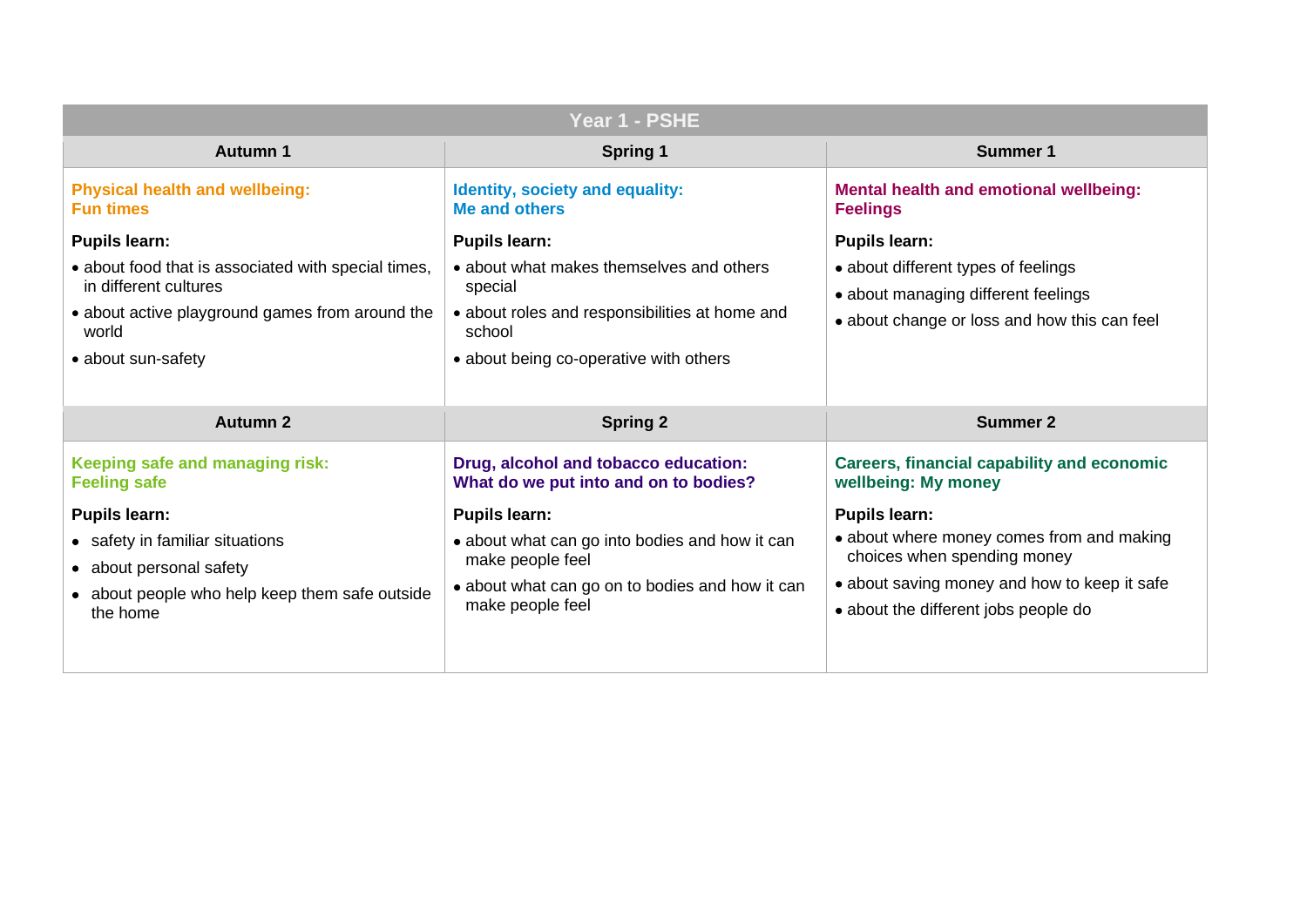| Spring 1 and 2                                                                                                                                                                                                                                                                          | <b>Summer 1</b>                                                                                                                                                                                                                                                                                                           |
|-----------------------------------------------------------------------------------------------------------------------------------------------------------------------------------------------------------------------------------------------------------------------------------------|---------------------------------------------------------------------------------------------------------------------------------------------------------------------------------------------------------------------------------------------------------------------------------------------------------------------------|
|                                                                                                                                                                                                                                                                                         | Keeping safe and managing ri<br><b>Indoors and outdoors</b>                                                                                                                                                                                                                                                               |
| <b>Pupils learn:</b><br>• to understand and respect the differences and<br>similarities between people<br>• about the biological differences between male<br>and female animals and their role in the life<br>cycle<br>• the biological differences between male and<br>female children | <b>Pupils learn:</b><br>• about keeping safe in the hom<br>safety<br>• about keeping safe online, incl<br>going online<br>• about keeping safe outside<br>• about road safety                                                                                                                                             |
|                                                                                                                                                                                                                                                                                         | <b>Summer 2</b>                                                                                                                                                                                                                                                                                                           |
| • that everybody needs to be cared for and ways<br>in which they care for others<br>• about different types of family and how their<br>home-life is special                                                                                                                             | Drug, alcohol and tobacco ed<br><b>Medicines and me</b><br><b>Pupils learn:</b><br>• why medicines are taken<br>• where medicines come from<br>• about keeping themselves safe<br>Asthma lesson for Year 2, 3 or<br>• that medicines can be used to<br>medical conditions such as ast<br>important to follow instructions |
|                                                                                                                                                                                                                                                                                         | <b>Relationships and health education:</b><br><b>Boys and girls, families</b><br>• about growing from young to old and that they<br>are growing and changing                                                                                                                                                              |

### **Aging risk:**

he home, including fire

ine, including the benefits of

### **Drug education:**

ves safe around medicines

### **A** 2, 3 or 4

used to manage and treat  $\ln$  as asthma, and that it is ructions for their use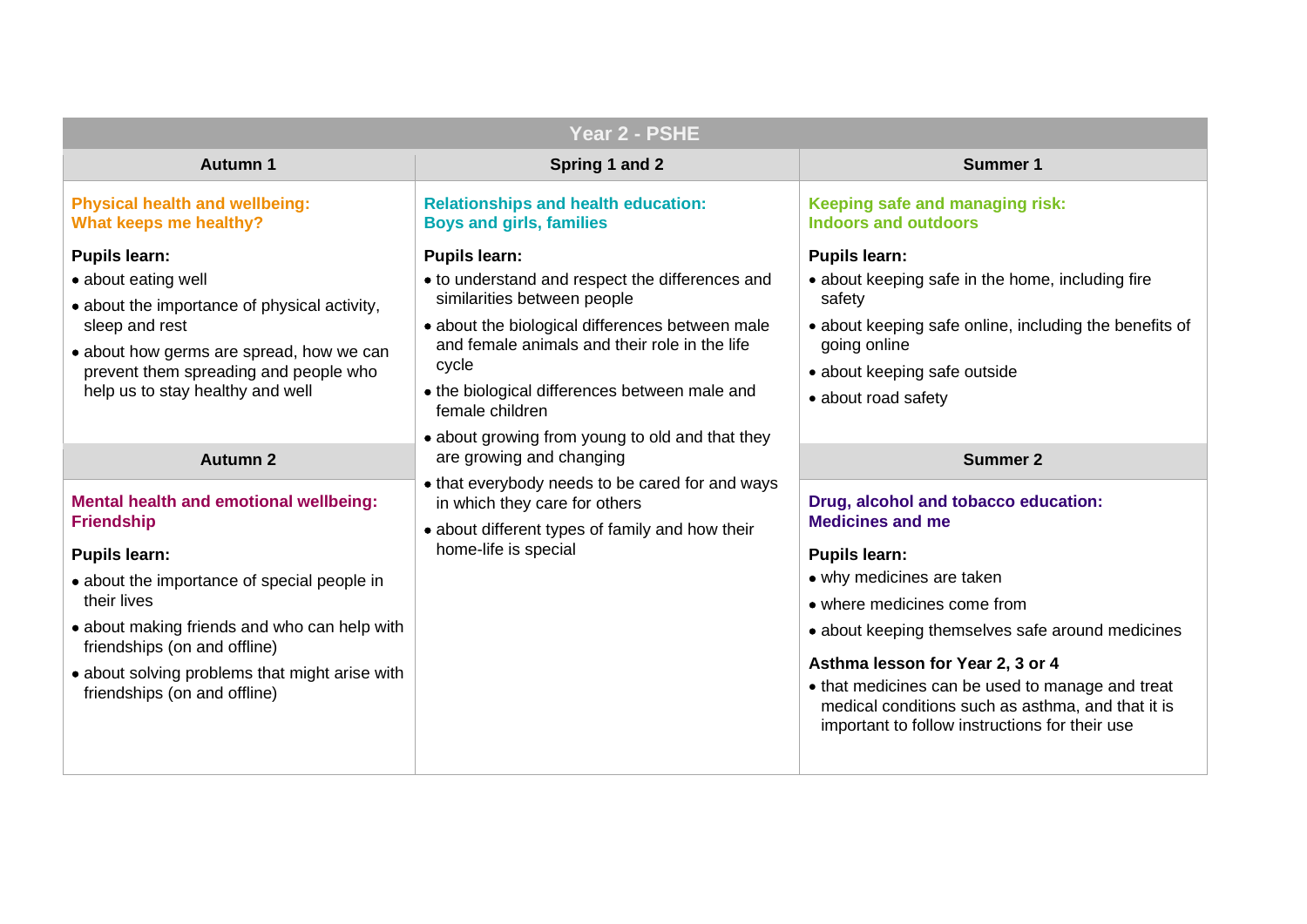### **Careers, financial capability and economic wellbeing: Saving, spending and budgeting**

es people's choices about money p track of their money ork<sup>.</sup>

### **wellbeing: Se?**

y choices about food and

can affect what foods and some of the

| Year 3 - PSHE                                                                                                                                                                                                                                                                                                                                                                                                                                                                |                                                                                                                                                                                                                       |                                                                                                                                                                                   |
|------------------------------------------------------------------------------------------------------------------------------------------------------------------------------------------------------------------------------------------------------------------------------------------------------------------------------------------------------------------------------------------------------------------------------------------------------------------------------|-----------------------------------------------------------------------------------------------------------------------------------------------------------------------------------------------------------------------|-----------------------------------------------------------------------------------------------------------------------------------------------------------------------------------|
| <b>Autumn 1</b>                                                                                                                                                                                                                                                                                                                                                                                                                                                              | <b>Spring 1</b>                                                                                                                                                                                                       | <b>Summer 1</b>                                                                                                                                                                   |
| Drug, alcohol and tobacco education:<br><b>Tobacco is a drug</b>                                                                                                                                                                                                                                                                                                                                                                                                             | <b>Mental health and emotional wellbeing:</b><br><b>Strengths and challenges</b>                                                                                                                                      | <b>Careers, financial capability</b><br>wellbeing: Saving, spending                                                                                                               |
| <b>Pupils learn:</b><br>• the definition of a drug and that drugs<br>(including medicines) can be harmful to people<br>• about the effects and risks of smoking tobacco<br>and second-hand smoke<br>• about the help available for people to remain<br>smoke free or stop smoking<br>Asthma lesson for Year 2, 3 or 4<br>• that medicines can be used to manage and<br>treat medical conditions such as asthma, and<br>that it is important to follow instructions for their | <b>Pupils learn:</b><br>• about celebrating achievements and setting<br>personal goals<br>• about dealing with put-downs<br>• about positive ways to deal with setbacks                                               | <b>Pupils learn:</b><br>• about what influences people<br>spending and saving money<br>• how people can keep track o<br>• about the world of work                                 |
| use<br><b>Autumn 2</b>                                                                                                                                                                                                                                                                                                                                                                                                                                                       | <b>Spring 2</b>                                                                                                                                                                                                       | <b>Summer 2</b>                                                                                                                                                                   |
| Keeping safe and managing risk:<br>Bullying - see it, say it, stop it                                                                                                                                                                                                                                                                                                                                                                                                        | Identity, society and equality:<br><b>Celebrating difference</b>                                                                                                                                                      | <b>Physical health and wellbein</b><br>What helps me choose?                                                                                                                      |
| <b>Pupils learn:</b><br>• to recognise bullying (including online) and<br>how it can make people feel<br>• about different types of bullying and how to<br>respond to incidents of bullying<br>• about what to do if they witness bullying                                                                                                                                                                                                                                   | <b>Pupils learn:</b><br>• Pupils learn about valuing the similarities and<br>differences between themselves and others<br>• Pupils learn about what is meant by community<br>• Pupils learn about belonging to groups | <b>Pupils learn:</b><br>• about making healthy choice<br>drinks<br>• about how branding can affer<br>people choose to buy<br>• about keeping active and sor<br>challenges of this |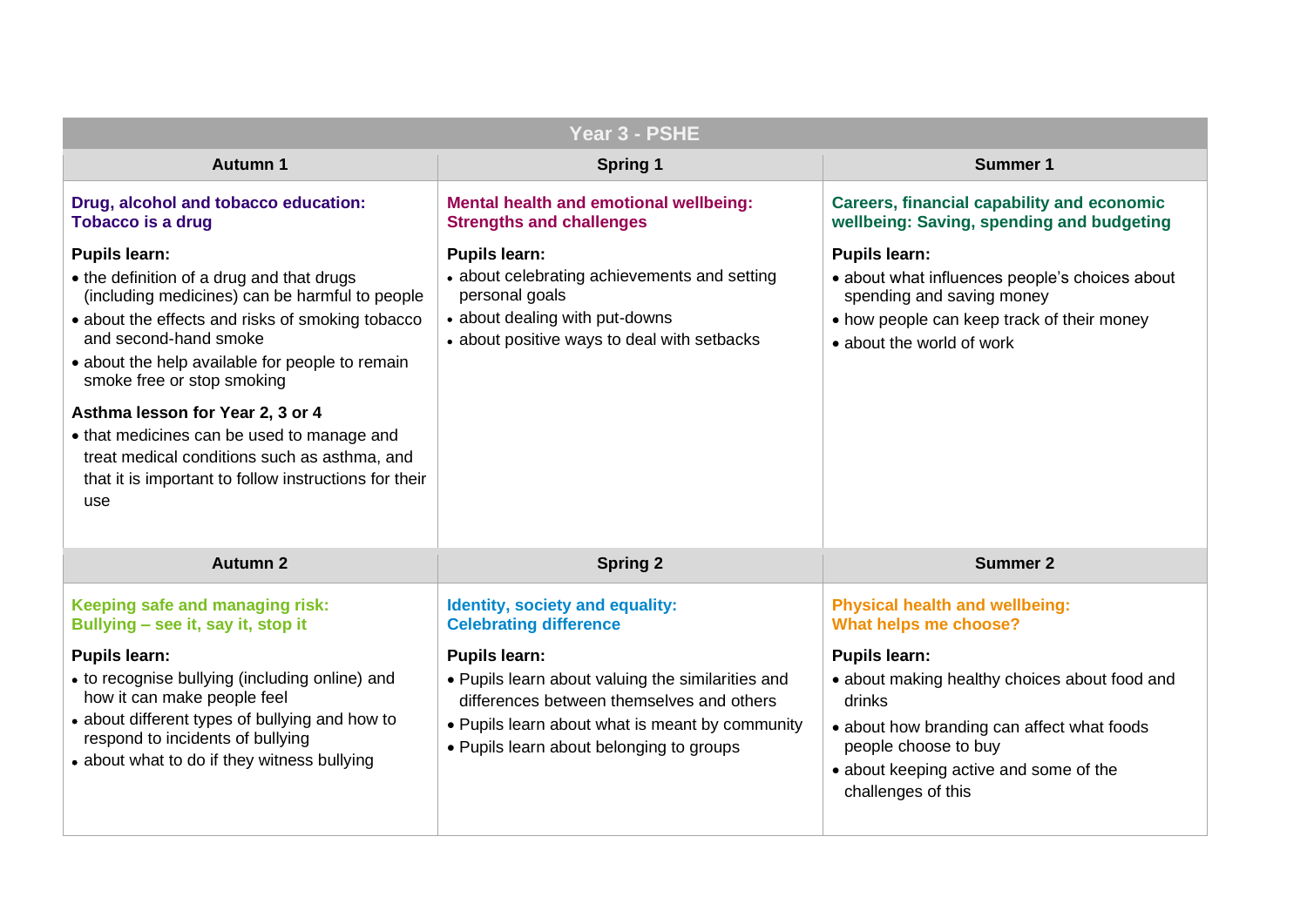- and wet dreams
- about the impact of puberty in physical hygiene
	- emotions and behaviour ealing with this
- to answer each other's questions about puberty with confidence, to seek support and advice

|                                                                                                                                                                                                                                                                                                                                                                                                                                                                                                                                                    | Year 4 - PSHE                                                                                                                                                                                                                                                                                                |                                                                                                                                                                                                                                                 |
|----------------------------------------------------------------------------------------------------------------------------------------------------------------------------------------------------------------------------------------------------------------------------------------------------------------------------------------------------------------------------------------------------------------------------------------------------------------------------------------------------------------------------------------------------|--------------------------------------------------------------------------------------------------------------------------------------------------------------------------------------------------------------------------------------------------------------------------------------------------------------|-------------------------------------------------------------------------------------------------------------------------------------------------------------------------------------------------------------------------------------------------|
| <b>Autumn 1</b>                                                                                                                                                                                                                                                                                                                                                                                                                                                                                                                                    | <b>Spring 1</b>                                                                                                                                                                                                                                                                                              | <b>Summer 1 and 2</b>                                                                                                                                                                                                                           |
| <b>Identity, society and equality:</b><br><b>Democracy</b>                                                                                                                                                                                                                                                                                                                                                                                                                                                                                         | <b>Physical health and wellbeing:</b><br>What is important to me?                                                                                                                                                                                                                                            | <b>Relationships and health educa</b><br><b>Growing up and changing</b>                                                                                                                                                                         |
| <b>Pupils learn:</b><br>• about Britain as a democratic society<br>• about how laws are made<br>• learn about the local council                                                                                                                                                                                                                                                                                                                                                                                                                    | <b>Pupils learn:</b><br>• why people may eat or avoid certain foods<br>(religious, moral, cultural or health reasons)<br>• about other factors that contribute to people's<br>food choices (such as ethical farming, fair trade<br>and seasonality)<br>• about the importance of getting enough sleep        | <b>Pupils learn:</b><br>• about the way we grow and chai<br>the human lifecycle<br>• about the physical changes asse<br>puberty<br>• about menstruation and wet drea<br>• about the impact of puberty in pl<br>and strategies for managing this |
| <b>Autumn 2</b>                                                                                                                                                                                                                                                                                                                                                                                                                                                                                                                                    | <b>Spring 2</b>                                                                                                                                                                                                                                                                                              | • how puberty affects emotions are<br>and strategies for dealing with the                                                                                                                                                                       |
| Drug, alcohol and tobacco education:<br><b>Making choices</b><br><b>Pupils learn:</b><br>• that there are drugs (other than medicines) that<br>are common in everyday life, and why people<br>choose to use them<br>• about the effects and risks of drinking alcohol<br>• about different patterns of behaviour that are<br>related to drug use<br>Asthma lesson for Year 2, 3 or 4<br>• that medicines can be used to manage and<br>treat medical conditions such as asthma, and<br>that it is important to follow instructions for their<br>use | Keeping safe and managing risk:<br><b>Playing safe</b><br><b>Pupils learn:</b><br>• how to be safe in their computer gaming habits<br>• about keeping safe near roads, rail, water,<br>building sites and around fireworks<br>• about what to do in an emergency and basic<br>emergency first-aid procedures | • to answer each other's question<br>with confidence, to seek support<br>when they need it                                                                                                                                                      |

### **Realth education: anging**

row and change throughout

changes associated with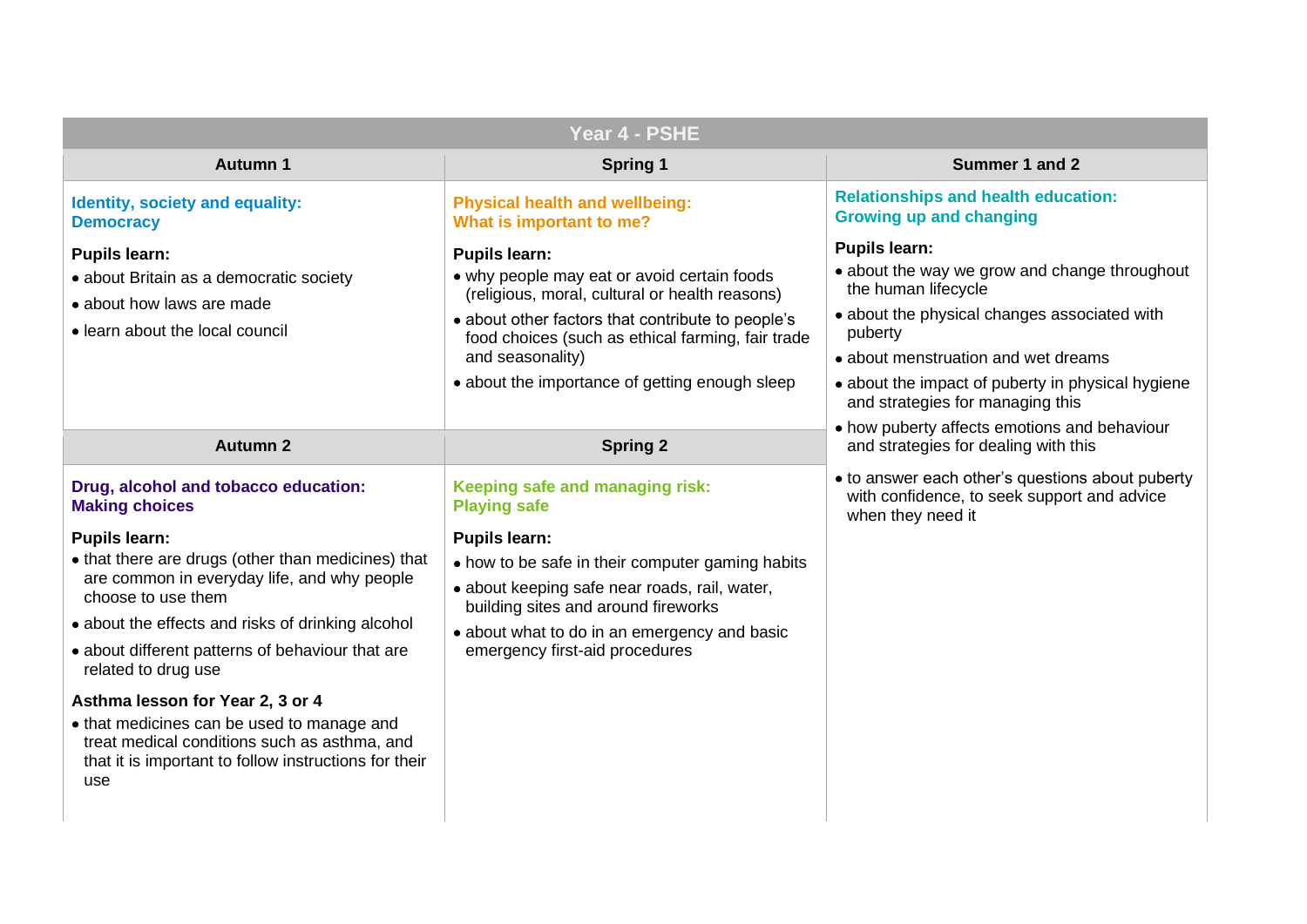|                                                                                              | Year 5 - PSHE                                                                              |                                                                           |
|----------------------------------------------------------------------------------------------|--------------------------------------------------------------------------------------------|---------------------------------------------------------------------------|
| <b>Autumn 1</b>                                                                              | <b>Spring 1</b>                                                                            | <b>Summer 1</b>                                                           |
| <b>Physical health and wellbeing:</b><br>In the media                                        | Keeping safe and managing risk:<br><b>Making safer choices</b>                             | Drug, alcohol and tobacco e<br><b>Different influences</b>                |
| <b>Pupils learn:</b>                                                                         | <b>Pupils learn:</b>                                                                       | <b>Pupils learn:</b>                                                      |
| • that messages given on food adverts can be                                                 | • about keeping safe online                                                                | • about the risks associated w                                            |
| misleading<br>• about role models                                                            | • how to keep safe when communicating with                                                 | including cigarettes, e-cigare<br>cannabis                                |
| • about how the media can manipulate images<br>and that these images may not reflect reality | other people online<br>• that violence within relationships is not<br>acceptable           | • about different influences on<br>alcohol, tobacco and nicotine          |
|                                                                                              | • about problems that can occur when someone<br>goes missing from home                     | • strategies to resist pressure<br>whether to use drugs - smok<br>alcohol |
| <b>Autumn 2</b>                                                                              | <b>Spring 2</b>                                                                            | <b>Summer 2</b>                                                           |
| <b>Identity, society and equality:</b><br><b>Stereotypes, discrimination and prejudice</b>   | <b>Mental health and emotional wellbeing:</b><br><b>Dealing with feelings</b>              | <b>Careers, financial capability</b><br>wellbeing: Borrowing and ea       |
| <b>Pupils learn:</b>                                                                         | <b>Pupils learn:</b>                                                                       | <b>Pupils learn:</b>                                                      |
| · about stereotyping, including gender<br>stereotyping                                       | • about a wide range of emotions and feelings<br>and how these are experienced in the body | • that money can be borrowed<br>associated with this                      |
| • workshop from Diversity Role Models or                                                     | • about times of change and how this can make                                              | • about enterprise                                                        |
| Equaliteach                                                                                  | people feel                                                                                | • what influences people's dec                                            |
| • about prejudice and discrimination and how this<br>can make people feel                    | • about the feelings associated with loss, grief                                           | careers                                                                   |
|                                                                                              | and bereavement                                                                            |                                                                           |

## **bacco education:**

eriated with smoking drugs, e-cigarettes, shisha and

ences on drug use  $$ d nicotine products

effessure from others about  $\textsf{ys} - \textsf{smoking}$  drugs and

### **Careers, financial capability and economic wellbeing: Borrowing and earning money**

borrowed but there are risks

ple's decisions about